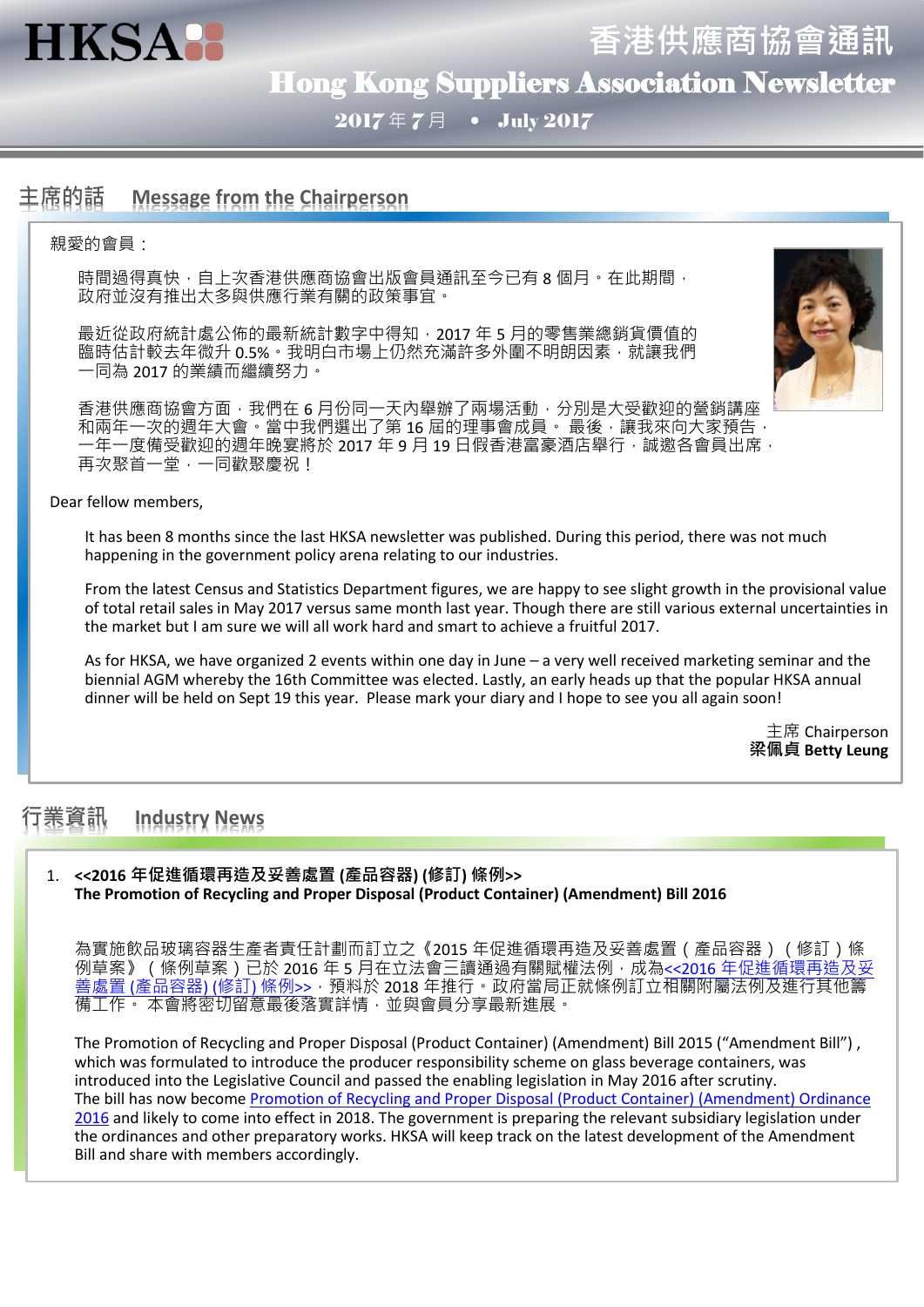### 2. **《香港配方奶及相關產品和嬰幼兒食品銷售守則》 Hong Kong Code of Marketing of Formula Milk and Related Products and Food Products for Infants and Young Children (HK Code)**

政府於 2017 年 6 月 13 日正式推出《香港配方奶及相關產品和嬰幼兒食品銷售守則》 (《香港守則》), 相關資料已上載[至香港守則的網站。](http://hkcode.gov.hk/tc/index.html) 。<br>守則屬自願性質,旨在提倡母乳餵哺,為嬰幼兒提供安全及足夠的營養。

本會贊同母乳餵哺能為嬰幼兒提供最好的營養,但無法認同政府當局 將母乳餵哺率偏低歸咎於奶粉宣傳,所訂下之守則未能對症下藥。

守則中多處內容含糊,定義不清晰,在欠缺法律規管下,對零售商和相關持份者造成執行上的困難。 雖然本會曾多次去信立法會及相關政府部門表達本會的立場及意見,但政府卻選擇完全漠視業界意見。 本會會繼續密切留意該守則的最新發展及作出跟進。

The Government launched the Hong Kong Code of Marketing of Formula Milk and Related Products and Food Products for Infants and young Children (HK Code) on 13<sup>rd</sup> Jun 2017, the relevant materials on the topics have been uploaded to [HK Code's website](http://hkcode.gov.hk/en/index.html). The code is on voluntary basis, which aims to promote breastfeeding and contribute to the provision of safe and adequate nutrition for infants and young children.

HKSA agrees that breastmilk provide the best nutrition for infants and young children, but cannot agree that the government putting blame on the advertising of formula milk for the low breastfeeding rate. The HK Code overlooked the root causes of low breastfeeding rates, resulting in making the wrong diagnosis.

The articles of the HK Code contain ambiguities which could possibly cause confusion to the stakeholders concerned, eventually increase difficulty in its implementation process and lead to unfair competition market without a proper legislation. Despite the fact that HKSA has repeatedly written to the Legislative Council and the relevant organizations to express its views, but the opinions expressed during the consultation process have been disregarded by the government. HKSA will closely monitor the latest developments of the code and follow up on this.

# **活動精彩花絮 Event Highlights**

## **1. 2017 週年大會 2017 Annual General Meeting**

本會 2017 年度的週年大會已於 2017 年 6 月 1 日假銅鑼灣富豪酒店完 滿舉行。是次會議選出了新一屆的理事會成員,新一屆的理事會成員 名單如下:

The 2017 Annual General Meeting was held on June 1, 2017 at Regal Hong Kong Hotel in Causeway Bay. A new Executive Committee of HKSA was elected in the meeting and the list of the new Executive Committee members is as below:



 $\bullet$ 

 $\bullet$ 

| 主席 Chairperson                      | 梁佩貞小姐 Ms. Betty Leung                                                   | 秘書<br>Secre |
|-------------------------------------|-------------------------------------------------------------------------|-------------|
| 副主席<br>Vice Chairperson             | 鍾志偉先生 Mr. Clarence Chung<br>盧銳江先生 Mr. Johnny Lo<br>韋寶華先生 Mr. Philip Wai |             |
| 榮譽司庫<br><b>Honorable Treasurer</b>  | 王小玲小姐 Ms. Frenda Wong                                                   | 委員          |
| 榮譽顧問<br><b>Honorable Consultant</b> | 李廣林先生 Mr. Lee Kwong Lam                                                 | Com         |
| 財務顧問<br><b>Account Consultant</b>   | 李文偉先生 Mr. Raymond Li                                                    |             |

| 秘書              | 施潔瑜小姐 Ms. Veronica Sze                                                                                                                                                     |
|-----------------|----------------------------------------------------------------------------------------------------------------------------------------------------------------------------|
| Secretary       | 陳綺萍小姐 Ms. Doris Chan                                                                                                                                                       |
| 委員<br>Committee | 鄧偉然先生 Mr. Albert Tang<br>孫永耀先生 Mr. Joshua Suen<br>徐啓雄先生 Mr. William Tsui<br>余華爵先生 Mr. Jacky Yu<br>鄭邵鄰小姐 Ms. Michelle Cheng<br>呂慶森先生 Mr. Benjamin Lu<br>何文錦先生 Mr. Philip Ho |